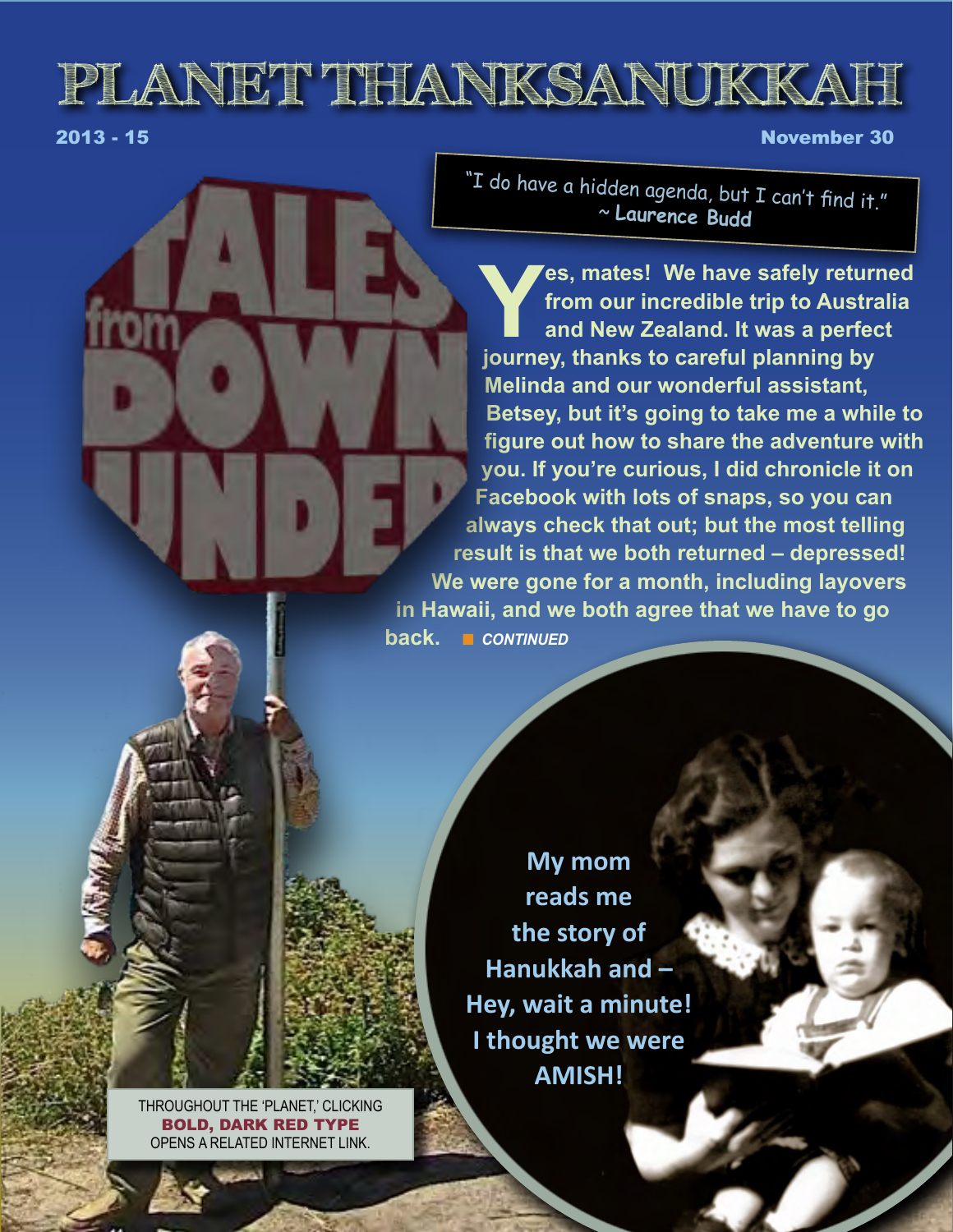

Melbourne and Sydney are both dynamic, wellmanaged cities filled with cheery, helpful people and a dazzling variety of pubs, restaurants, and diversions of all sorts, both historical and contemporary; and we saw some surprising stateof-the-art theatre, which I mentioned in the last orbit.

But when we got to New Zealand, we hopped into a hired car and took off on the well-tended highways

without any

To sum it up, all I can say is that it's a bit like visiting a parallel universe, familiar but alien, and it was such a relief to be away from the anger and bitterness of American politics, I have basically disengaged from it.

> Let's see how long THAT will last. Stay tuned!

"We would like to show a real blind talent in this ad. Not people pretending to be. Please make notes. Thanks!" ~ **Casting Call**

**n** CONTINUED

agenda – which was a perfect way to see the South Island. Such incredible natural beauty at every twist of the road!

Later, we stayed with our friends **Hal** and **Trish** after a bus trip to Hawke's Bay on the North Island – but getting there proved somewhat challenging…

We had showed up early morning to board the big ferry from Picton to Wellington, and the lady at the landing informed us that "due to mechanical difficulties" our passage was delayed for three hours. "No worries," as



they say down there. We had a leisurely breakfast and after a blustery crossing in first class luxury, took a cab to the incredible **Museum Hotel** (*top right photo*).

It wasn't until we read the paper the next day that we learned that the left propeller on our originally scheduled ship had FALLEN OFF during the evening trip, taking

the vessel out of service for the rest of the year, if not permanently, because of safety concerns...

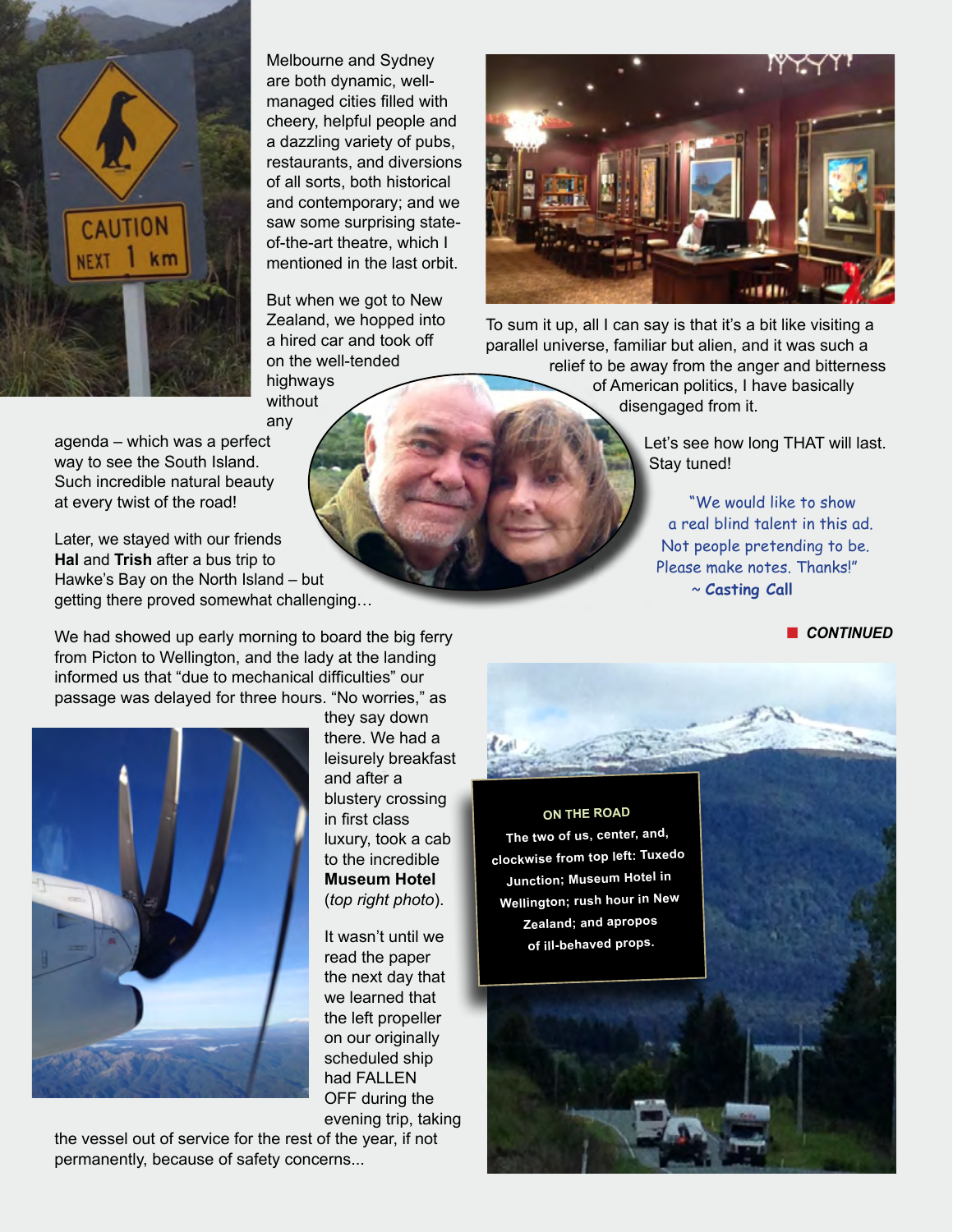# ON THE AIR

**Dear Friends** – Firesign Radio is now on the Web, planet wide, 24 hours a day, providing a continuous stream of surreal consciousness to fill the rococo nooks and crannies of your holographic lap top home entertainment centers.

**[Firesign Radio](http://firesigntheatre.com/media/media.php?item=domm)** is your online reality check for all the classic Firesign syndicated series like **Dear Friends** and **Let's Eat**, and recorded live shows, concerts, and albums, all designed with your mind in mind. So lock your wigs and sync in – Welcome to The Future, we're glad you made it.

> To find out what's playing and to customize the Philco radio player on the home page, we have provided a "**[Now Playing/Customize](http://firesigntheatre.com/frp.php)**" page. And check out our sponsor, **Real Goods Solar**, without which all of this would not have been necessary. Here's their sunny **[website](http://realgoodssolar.com/)**, or call them at 1-888-746-1414.

If you have any questions, contact us **[via email](mailto:bozos%40firesigntheatre.com?subject=Firesign%20Radio).**

"Alas! The onion you are eating is someone else's water lily." ~ **Fortune Cookie**

# CAN YOU HEAR ME NOW?

I was in a public toilet and had just sat down when I heard a voice from the next cubicle asking, "Hi! how are you?" Embarrassed, I said, "I'm doing fine."

The voice said, "So what are you up to?" I said, "Just doing the same as you!" From next door, "Can I come over?"

Annoyed, I said, "What? Are you some kind of a pervert?"

"Listen, I'll have to call you back," the voice said. "There's an idiot next door answering all my questions."

> "Real, casual, with unique sensibilities…" ~ **Casting specs**

### BLACKOUT

Survivalist **Craig Cobb** lives in Leith, a tiny North Dakota town with a population of 16. He gained nationwide

attention recently when he revealed a plan to make the residence "whites-only." But when Cobb appeared on "**The Trisha Show**," to promote his scheme, something went terribly wrong – or is it right?

When Cobb agreed to take a DNA test, he discovered that he is actually only 86% white and 14% sub-Saharan

**n** CONTINUED

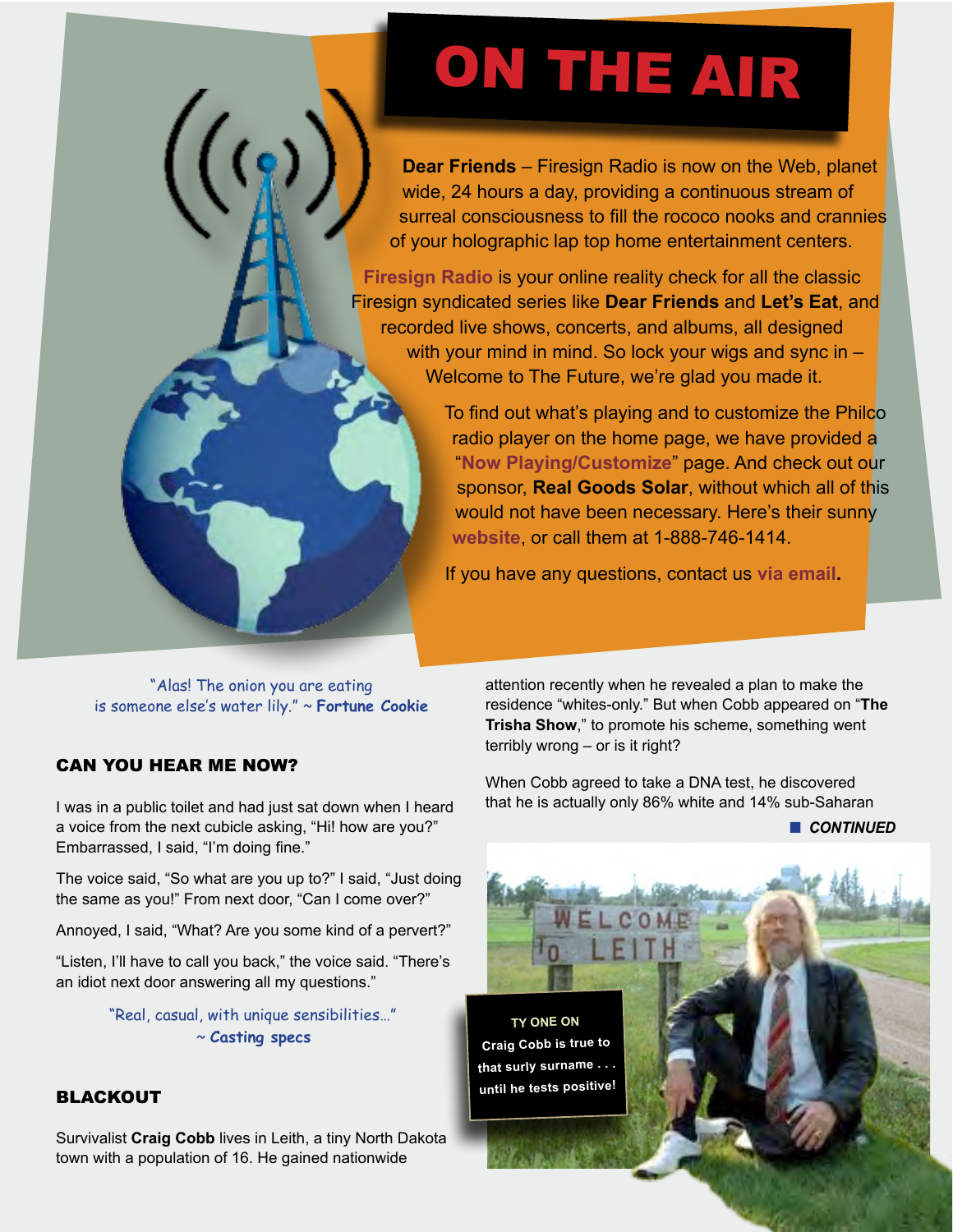African! So suddenly his bigoted buddies turned on him, and the local prosecutor says one of them spray-painted "BACK IN BLACK" on Cobb's house – and "he's not even an AC/DC fan."

Then, to add insult to injury, Cobb was jailed after perpetrating an armed patrol of the town with a fellow white supremacist, "Because of the many violences and harassments against we and the children..."

Well, he's safe now in his own little place, all white.

"You're not drunk if you can lie on the floor without holding on." ~ **Dean Martin**

database through an ODBC connected Excel spreadsheet on his Blackberry.

He then prints out a full-color, 150-page report on his hitech, miniaturized HP LaserJet printer, turns to the Farmer and says, "You have exactly 1,586 cows and calves."

"That's right!" says Sam. "So, I guess you get to take one of my calves." He watches the young man select an animal and stuff it into the trunk of his car. Then Sam says, "Hey, if I can tell you exactly what your business is, will you give me back my calf?" The young man thinks about it for a second and says, "Okay, why not?"

"You're a Member of the European Parliament," says Sam. "Wow! That's correct," says the yuppie, "but how did you

guess that?"

GOING TO POT HUMOR

**"Pot humor is at least 50 years old, and I feel as though I have heard most of it. Cheech and Chong were good, Firesign Theatre was better, Bill Hicks was clever but dark, Chris Rock is a little too safe, the inadvertently funny (***Reefer Madness***) was always the best, but I'm not sure I've ever seen anything as good as Louis CK in THI[S 2011](http://www.youtube.com/watch?v=U8FzGlgVGdo) RIFF about the strength of modern dope. His internal-stone monologue with himself is pitch-perfect. Probably NSFW without headphones."** 

*From Washington Post humor columnist Gene Weingarten's recent* **[COLUMN](http://live.washingtonpost.com/chatological-humor-131126.html?tid=hpModule_9d3add6c-8a79-11e2-98d9-3012c1cd8d1e&hpid=z15)**.

"No guessing required," answered Sam. "You showed up here even though nobody called you; you want to get paid for an answer I already knew, to a question I never asked. You used millions of pounds worth of equipment trying to show me how smart you are; and you don't know a thing about how working people make a living -- or about cows, for that matter. This is a herd of sheep.

"Now give me back my dog."

#### COW SH\*T I KNOW?

A farmer named Sam was overseeing his herd in a remote hilly pasture in Hereford when suddenly a brand-new BMW appeared out of a cloud of dust. The driver, a young man in a Brioni suit, Gucci shoes, RayBan sunglasses and YSL tie, leaned out the window and said, "If I tell you exactly how many cows and calves you have in your herd, will you give me a calf?" Sam looks at the yuppie, looks at his peacefully grazing animals and calmly answers, "Sure, why not?"

The fellow parks his car, whips out his Dell notebook computer, connects it to his Cingular RAZR V3 cellphone, and surfs to a NASA page where he calls up a GPS satellite that captures an ultra-high-resolution image, which he puts in Photoshop before exporting it to an photo processing facility in Germany. Within seconds, he receives an email on his Palm Pilot and accesses an MS-SQL

"The 20th Century has been characterized by three developments…the growth of democracy, the growth of corporate power – and the growth of corporate propaganda as a means of protecting corporate power against democracy." ~ **Alex Carey**

#### TALK ABOUT SEX DRIVE

He was in ecstasy, with a huge smile on his face, as his wife moved forwards then backwards, forward then backwards, again and again. Back and forth, back and forth... And, in and out, in and out...And, a little to the right, a little to the left..

She could feel the sweat on her forehead and between her breasts, and trickling down the small of her back, she was getting near to the end. **n** CONTINUED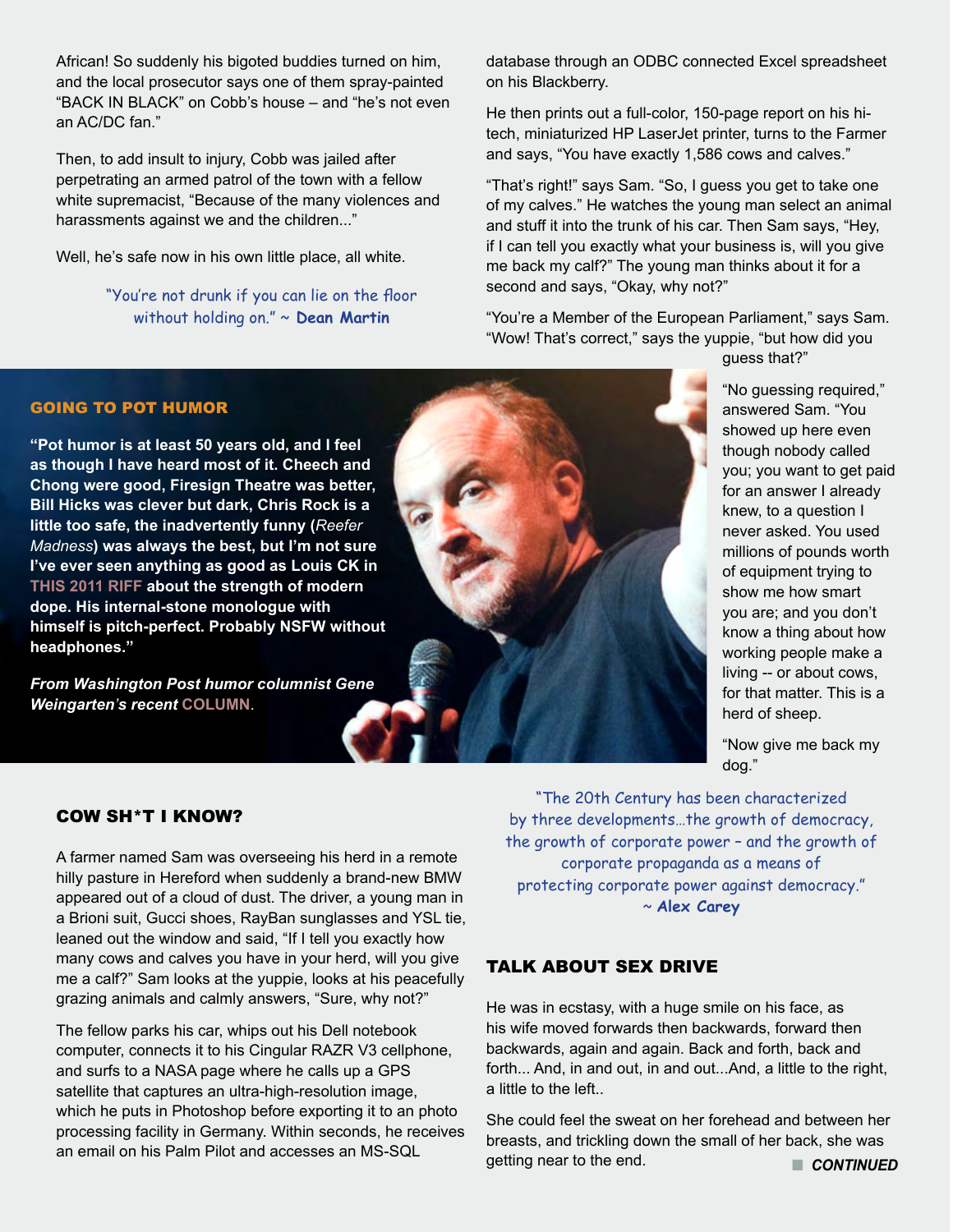Her heart was pounding ... Her face was flushed ... Then she moaned, softly at first, and then began to groan louder. Finally, totally exhausted, she let out an almighty scream and shouted,

"OK, OK! I can't parallel park! You do it, you SMUG bastard!"

"If you tell the truth, it becomes a part of your past. But if you lie, it becomes a part of your future." ~ **Phil's Phunny Phacts**



**A PUBLIC IN PRIVATE GRIEF On November 22, 1963, a woman in Boston reacts to news that the President had been killed.**

#### REMEMBERING JACK

I had just opened in an Off-Broadway play called *Thistle in my Bed* with **Sam Waterston** and **John Cullum**, directed by **Howard Da Silva**. It got abysmal reviews and died quietly that very day. Hell was also discovered that day, in Italy -- yes, it's true -- and **Aldous Huxley** and **C.S, Lewis** died as well of natural causes. I was 23 and having breakfast in Greenwich Village. I heard the first announcement over the radio in the diner.

It said, "Firecrackers have been thrown at the motorcade in Dallas. The President has been cut by broken glass. A motorcycle policeman said, 'He is dead.'" The country has never recovered...

"Wars are not fought for bread, but the butter to put on it." ~ **Ronald L. Smith** 

# A JOKE TO DIE FOR

Three friends from the local congregation were asked, "When you're in your casket, and friends and congregation

members are mourning over you, what would you like them to say?"

Artie said, "I would like them to say I was a wonderful husband, a fine spiritual leader, and a great family man."

Eugene commented, "I would like them to say I was a wonderful teacher and servant of God who made a huge difference in people's lives."

Al said, "I'd like them to say, 'Look, he's moving!'"

"Jesus loves you" is nice thing to hear in a church, but a bad thing to hear in a Mexican prison. ~ **Phil's Phunny Phacts**

#### HOLD THE ANCHOVIES

An employee at a **Pizza Hut** in Elkhart, Indiana, my Dad's hometown, made the news recently after refusing to keep the place open on Thanksgiving.

**Tony Rohr**, who rose from cook to manager over a decade, said: "Why can't we be the company that stands up and says we care about our employees, and they can have the day off?" And in a letter to the executive board, Rohr roared: "I do not resign; however, I accept that the refusal to comply with this greedy, immoral request means the end of my tenure with this company. I hope you realize that it is the people at the bottom of the totem pole that make **n** CONTINUED

your life possible."

**PIZZA DE RESISTANCE Tony Rohr's saucy letter to Execs lands a hasty exit and his 15 minutes of fame . . . or his money back.**